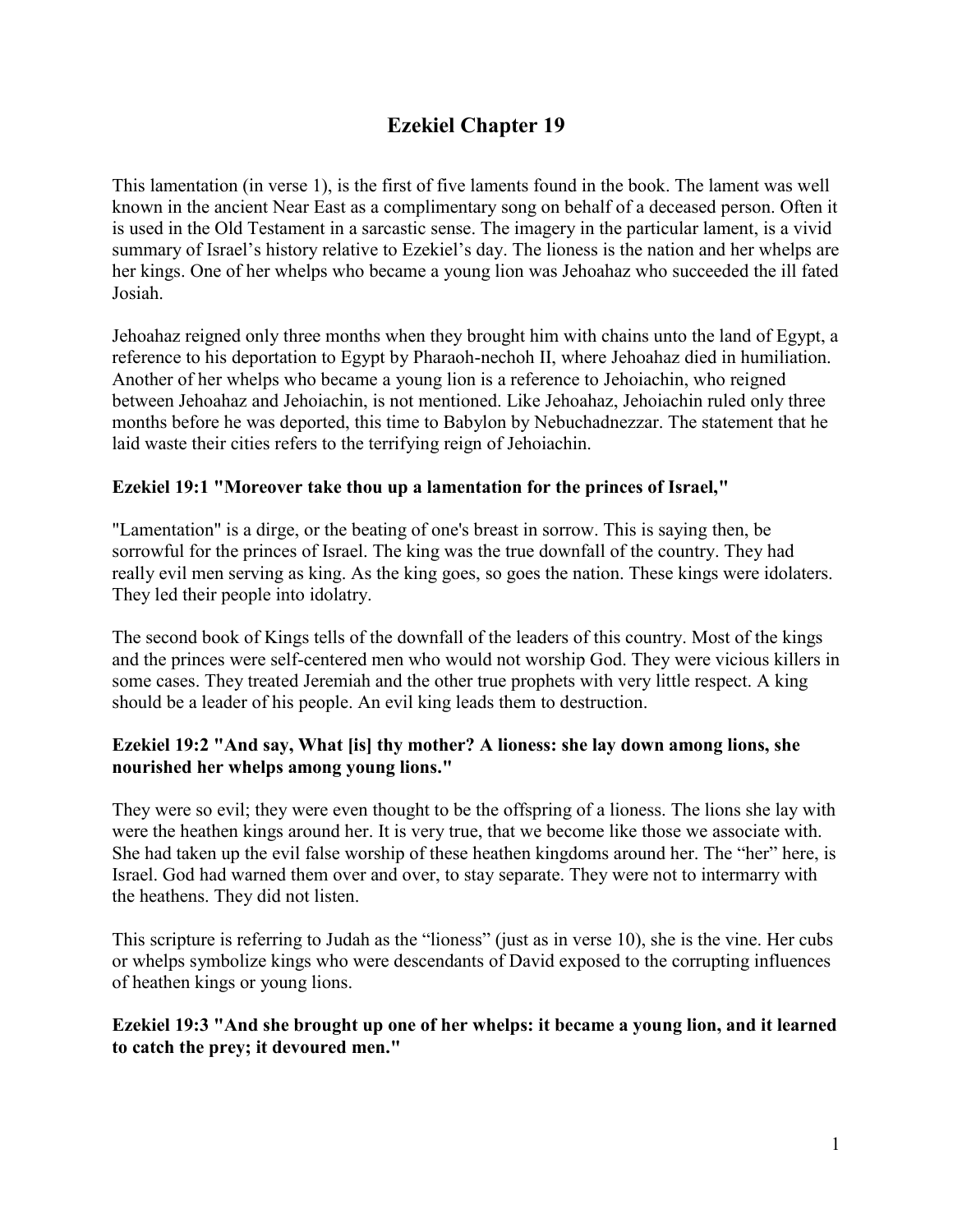This refers to Jehoahaz who ruled in 609 B.C. and was deposed by Egypt's Pharaoh Necho after reigning only 3 months.

2 Kings 23:31-32 "Jehoahaz [was] twenty and three years old when he began to reign; and he reigned three months in Jerusalem. And his mother's name [was] Hamutal, the daughter of Jeremiah of Libnah." "And he did [that which was] evil in the sight of the LORD, according to all that his fathers had done."

He was not the only one who was evil, but is probably, the one intended here. Zedekiah was evil also, but he was put into office by Nebuchadnezzar, the Babylonian.

## **Ezekiel 19:4 "The nations also heard of him; he was taken in their pit, and they brought him with chains unto the land of Egypt."**

2 Kings 23:33-34 "And Pharaoh-nechoh put him in bands at Riblah in the land of Hamath, that he might not reign in Jerusalem; and put the land to a tribute of a hundred talents of silver, and a talent of gold." "And Pharaoh-nechoh made Eliakim the son of Josiah king in the room of Josiah his father, and turned his name to Jehoiakim, and took Jehoahaz away: and he came to Egypt, and died there."

## **Ezekiel 19:5 "Now when she saw that she had waited, [and] her hope was lost, then she took another of her whelps, [and] made him a young lion."**

We read in 2nd Kings, above, that Jehoiachin took the place of Jehoahaz, so this is the second whelp, spoken of here.

Jehoiachin (who in 597 B.C.), was carried to Babylon in a cage (as in verse 9). Though he reigned only 3 months, he was oppressive and unjust. God used the pagan nations of Egypt and Babylon to judge these wicked kings. The Babylonians kept Jehoiachin imprisoned for 37 years, releasing him at the age of 55.

## **Ezekiel 19:6 "And he went up and down among the lions, he became a young lion, and learned to catch the prey, [and] devoured men."**

Jehoiachin did what was evil in the sight of the Lord. He was very evil. Jehoiakim reigned just before Jehoiachin. He was not the whelp, however.

## **Ezekiel 19:7 "And he knew their desolate palaces, and he laid waste their cities; and the land was desolate, and the fulness thereof, by the noise of his roaring."**

He was a very destructive king. He stripped the people of what little they had. He had no sympathy for even the widows. He was a selfish, greedy man. He was made king over the people to help them, and instead, he took everything they had. Perhaps some of the evil he did was because he was so young when he began to reign at the age of 18. The king of Babylon took him in the eighth year of his reign.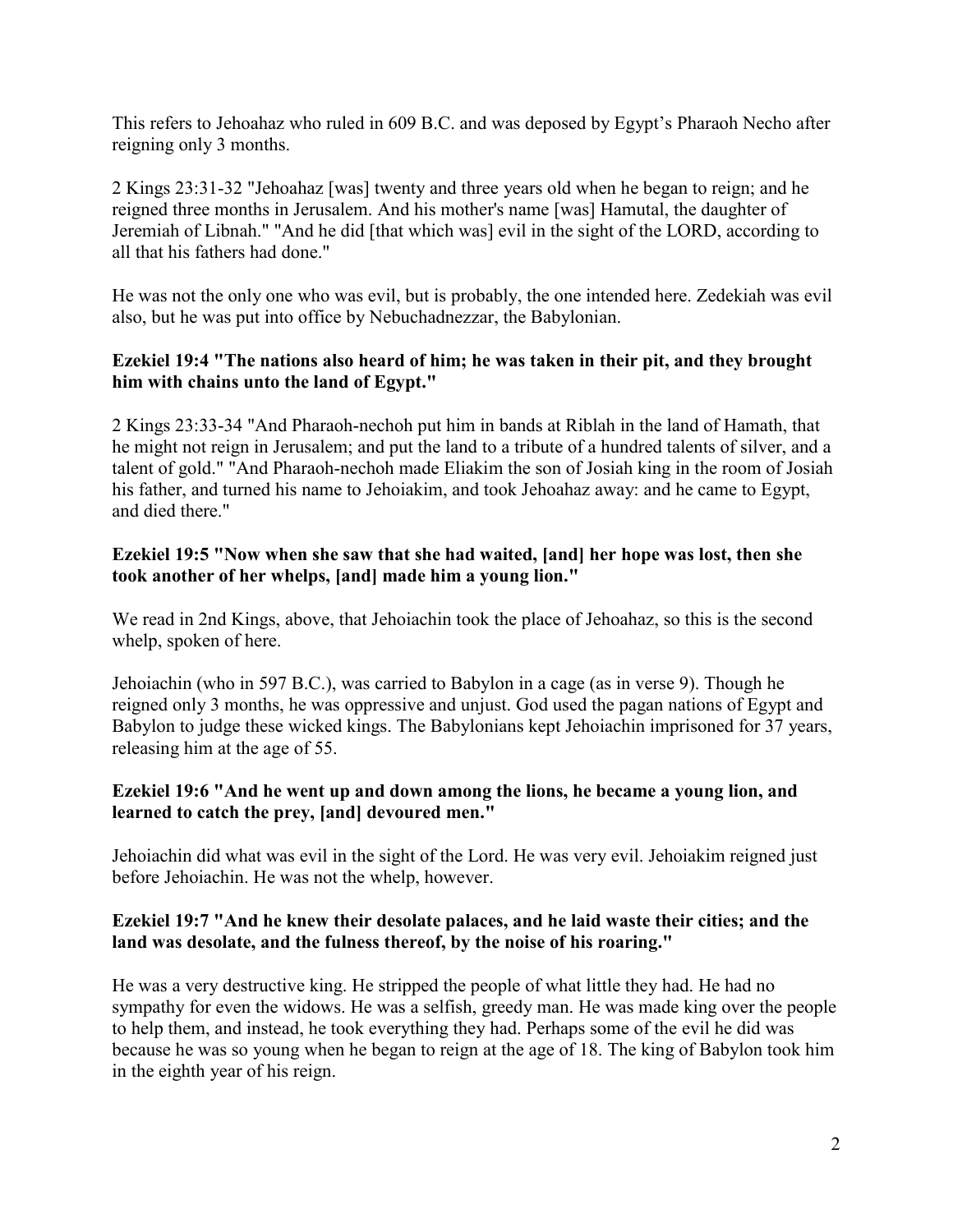#### **Ezekiel 19:8 "Then the nations set against him on every side from the provinces, and spread their net over him: he was taken in their pit."**

The Babylonians were not alone in their siege. This is possibly speaking of them. He actually gave himself up to the king of Babylon.

2 Kings 24:12 "And Jehoiachin the king of Judah went out to the king of Babylon, he, and his mother, and his servants, and his princes, and his officers: and the king of Babylon took him in the eighth year of his reign."

## **Ezekiel 19:9 "And they put him in ward in chains, and brought him to the king of Babylon: they brought him into holds, that his voice should no more be heard upon the mountains of Israel."**

This speaks of the 36 years he was in captivity in Babylon. He never returned to Israel. The "holds" are speaking of the prison where he was kept.

#### **Ezekiel 19:10 "Thy mother [is] like a vine in thy blood, planted by the waters: she was fruitful and full of branches by reason of many waters."**

The mother here, is speaking of the mother of all Israel. This is possibly, speaking more specifically to Judah.

They had multiplied to great numbers. They were always spoken of as the vine, or vineyard with strong power and eminence. They were like a vine near the water which grew profusely and produced much fruit. God had blessed them with a land of milk and honey. They had prospered and multiplied.

## **Ezekiel 19:11 "And she had strong rods for the scepters of them that bare rule, and her stature was exalted among the thick branches, and she appeared in her height with the multitude of her branches."**

Israel, in the past, had very strong kings, such as David and Solomon. Now, the kings had been drastically degraded. Israel, and more specifically Jerusalem, had risen to the very heights of heaven, and now have fallen. The wonderful heritage they had, did not stop God from pouring out His wrath upon them for their worship of false gods.

### **Ezekiel 19:12 "But she was plucked up in fury, she was cast down to the ground, and the east wind dried up her fruit: her strong rods were broken and withered; the fire consumed them."**

This is speaking of the terrible siege on Jerusalem and Judah. The land, that had been so great, had now fallen. The fury of God's jealousy was what really brought the fall. God used Babylon to bring the fall, but it was God who really did it. They were killed with the sword, pestilence, and famine. Those who did not die were taken captive to Babylon. Their fall was great, because their sins were great. She no longer had the strong rod. The city was burned.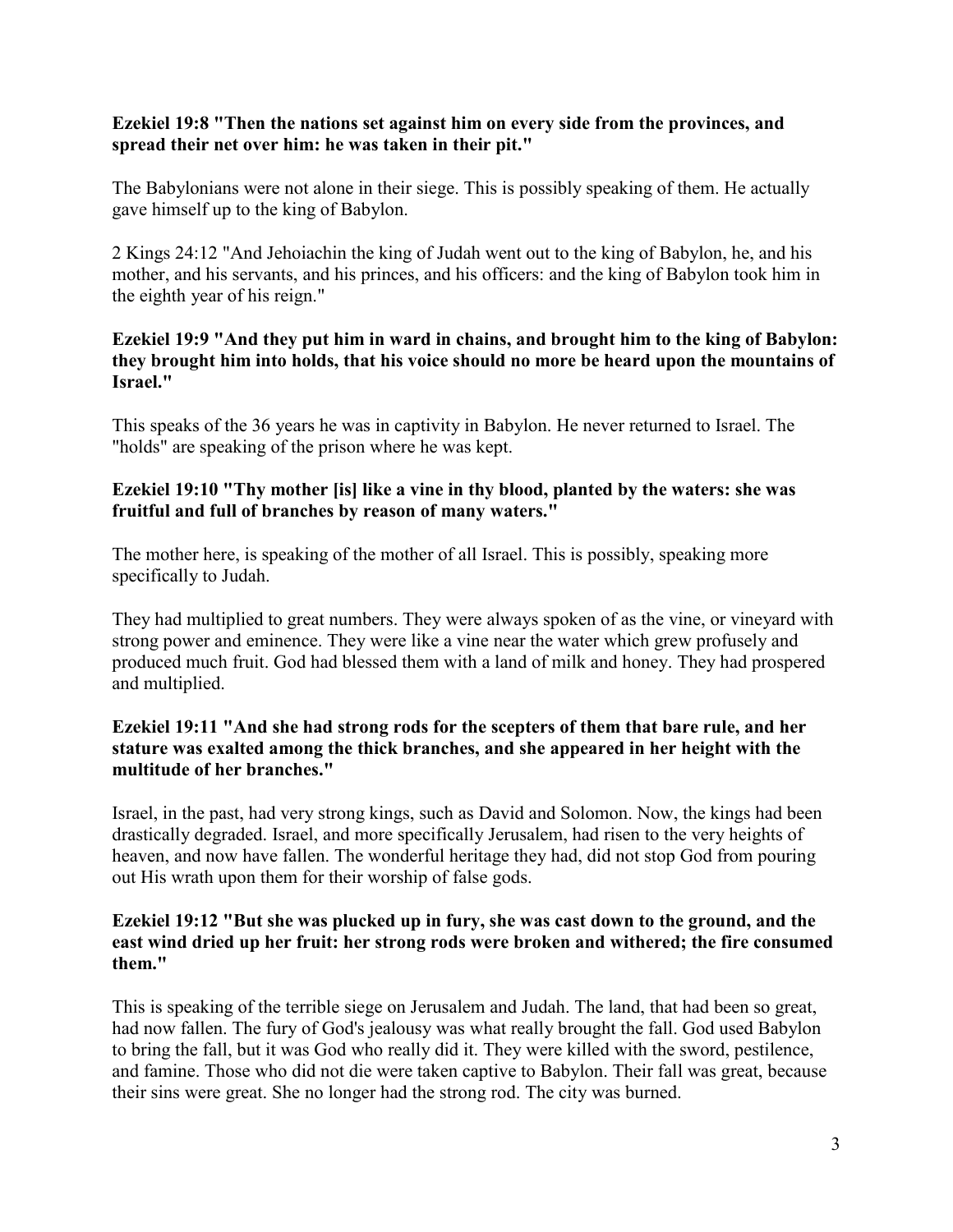## **Ezekiel 19:13 "And now she [is] planted in the wilderness, in a dry and thirsty ground."**

The banishment is what is spoken of here. They were driven out. Most were taken captive in a spiritually barren land.

## **Ezekiel 19:14 "And fire is gone out of a rod of her branches, [which] hath devoured her fruit, so that she hath no strong rod [to be] a scepter to rule. This [is] a lamentation, and shall be for a lamentation."**

We see from this verse that the "rod" is the king or ruler. The blame for the catastrophe that came to Judah is laid on one ruler, King Zedekiah who was responsible for the burning of Jerusalem because of his treachery. The house of David ended in shame and, for nearly 2600 years since, Israel has had no king of David's line. When Messiah came, they rejected Him and preferred Caesar. Messiah still became their Savior and will return as their King.

This is very much like a funeral service. Jerusalem is gone. Their strength is gone. Their God has left. They are hungry and thirsty in the physical, as well as the spiritual. They can no more rule, they are ruled over. This is speaking of the ruin of the nation, the city of God, and the people. What had been so proud is gone.

## **Ezekiel Chapter 19 Questions**

- 1. Take thou up a set of the princes of Israel.
- 2. What is a "lamentation"?
- 3. Who was the true downfall of the country?
- 4. Where do we read of this downfall?
- 5. How had they treated the prophets?
- 6. What is the mother called in verse 2?
- 7. What caused them to be called the offspring of a lioness?
- 8. Who is this lioness?
- 9. Who is the whelp of verse 3?
- 10. How old was he, when he began to reign?
- 11. What was his mother's name
- 12. What kind of a king was he?